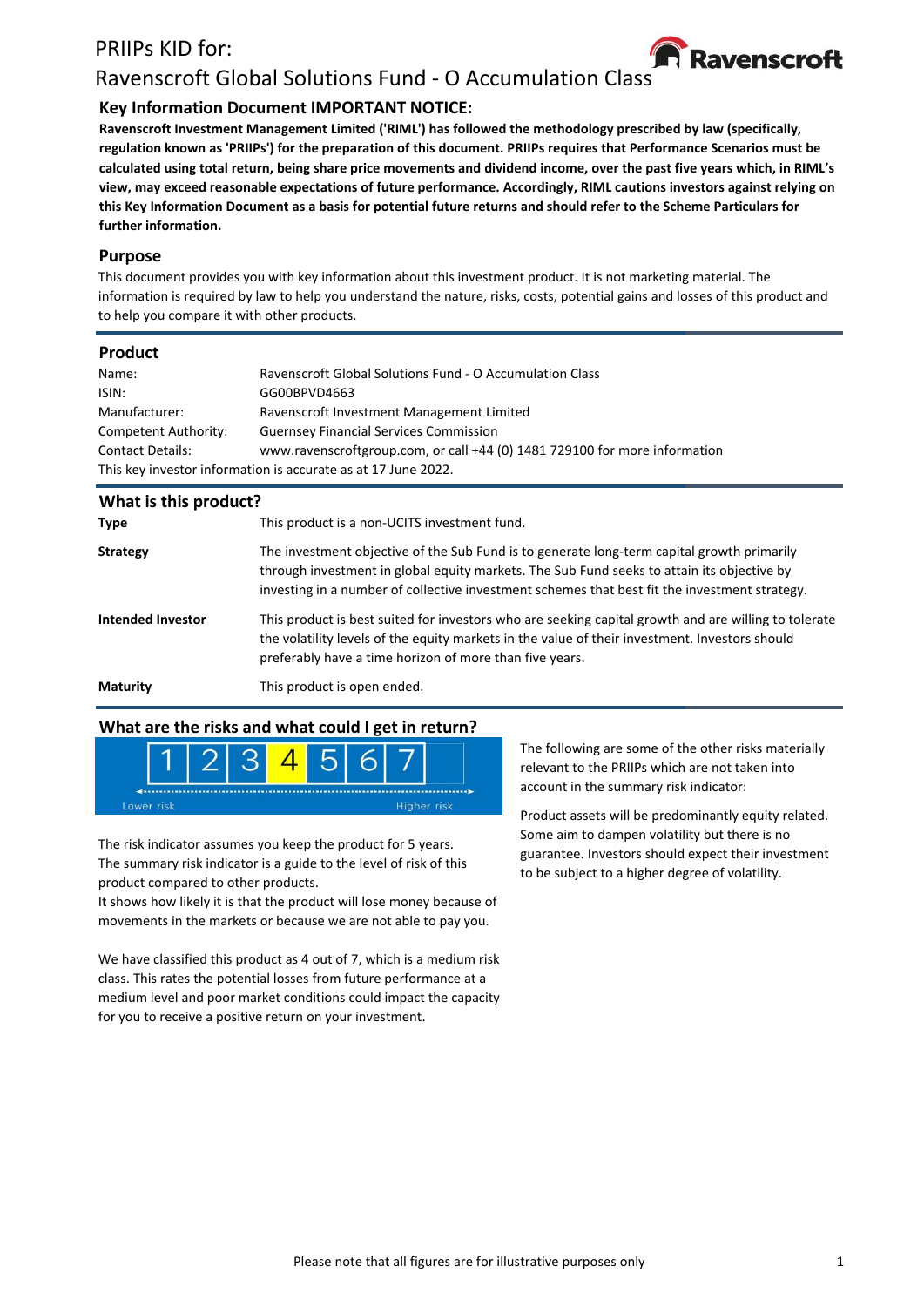### PRIIPs KID for:



# Ravenscroft Global Solutions Fund - O Accumulation Class

### **What are the risks and what could I get in return? (continued)**

| Performance Scenarios Investment £10,000<br><b>Scenarios</b> |                                     | 1 year   | 3 years  | 5 years (recommended<br>holding period) |
|--------------------------------------------------------------|-------------------------------------|----------|----------|-----------------------------------------|
| <b>Stress Scenario</b>                                       | What you might get back after costs | £7,711   | £6,288   | £5,426                                  |
|                                                              | Average return each year            | $-22.9%$ | $-14.3%$ | $-11.5%$                                |
| Unfavourable scenario                                        | What you might get back after costs | £9,414   | £10,222  | £11,510                                 |
|                                                              | Average return each year            | $-5.9%$  | 0.7%     | 2.9%                                    |
| Moderate scenario                                            | What you might get back after costs | £11,054  | £13,491  | £16,466                                 |
|                                                              | Average return each year            | 10.5%    | 10.5%    | 10.5%                                   |
| <b>Favourable scenario</b>                                   | What you might get back after costs | £12,956  | £17,775  | £23,514                                 |
|                                                              | Average return each year            | 29.6%    | 21.1%    | 18.7%                                   |

This table shows the money you could get back over the next 5 years (recommended holding period), under different scenarios, assuming that you invest £10,000. The scenarios shown illustrate how your investment could perform. You can compare them with the scenarios of other products. The scenarios presented are an estimate of future performance based on evidence from the past on how the value of this investment varies, and are not an exact indicator. What you get will vary depending on how the market performs and how long you keep the product. The stress scenario shows what you might get back in extreme market circumstances, and it does not take into account the situation where we are not able to pay you.

The figures shown include all the costs of the product itself, but may not include all the costs you pay to your advisor or distributor. The figures do not take into account your personal tax situation, which may also affect how much you get back.

#### **What happens if Ravenscroft Investment Management Limited is unable to pay out?**

You may face a financial loss should the manufacturer Ravenscroft Investment Management Limited , or custodian, Praxis IFM, default on their obligations. There is no compensation or guarantee scheme in place which may offset, all or any of, this loss.

#### **What are the costs?**

The Reduction in Yield (RIY) shows what impact the total costs you pay will have on the investment return you might get. The total costs take into account one-off, ongoing and incidental costs.

The amounts shown here are the cumulative costs of the product itself, for three different holding periods. They include potential exit penalties. The figures assume you invest £10,000. The figures are estimates and may change in the future.

#### **Table 1: Costs over time**

The person selling to you or advising you about this product may charge you other costs. If so, this person will provide you with information about these costs, and show you the impact that all costs will have on your investment over time.

| Investment Scenarios (£10,000)  | If you cash in<br>after 1 year | If you cash in after half<br>recommended period of 5<br>years (after 3 years) | If you cash in at the end<br>of the recommended<br>period of 5 years |
|---------------------------------|--------------------------------|-------------------------------------------------------------------------------|----------------------------------------------------------------------|
| Total costs                     | £198                           | £605                                                                          | £1,028                                                               |
| Impact on return (RIY) per year | 1.98%                          | 1.98%                                                                         | 1.98%                                                                |